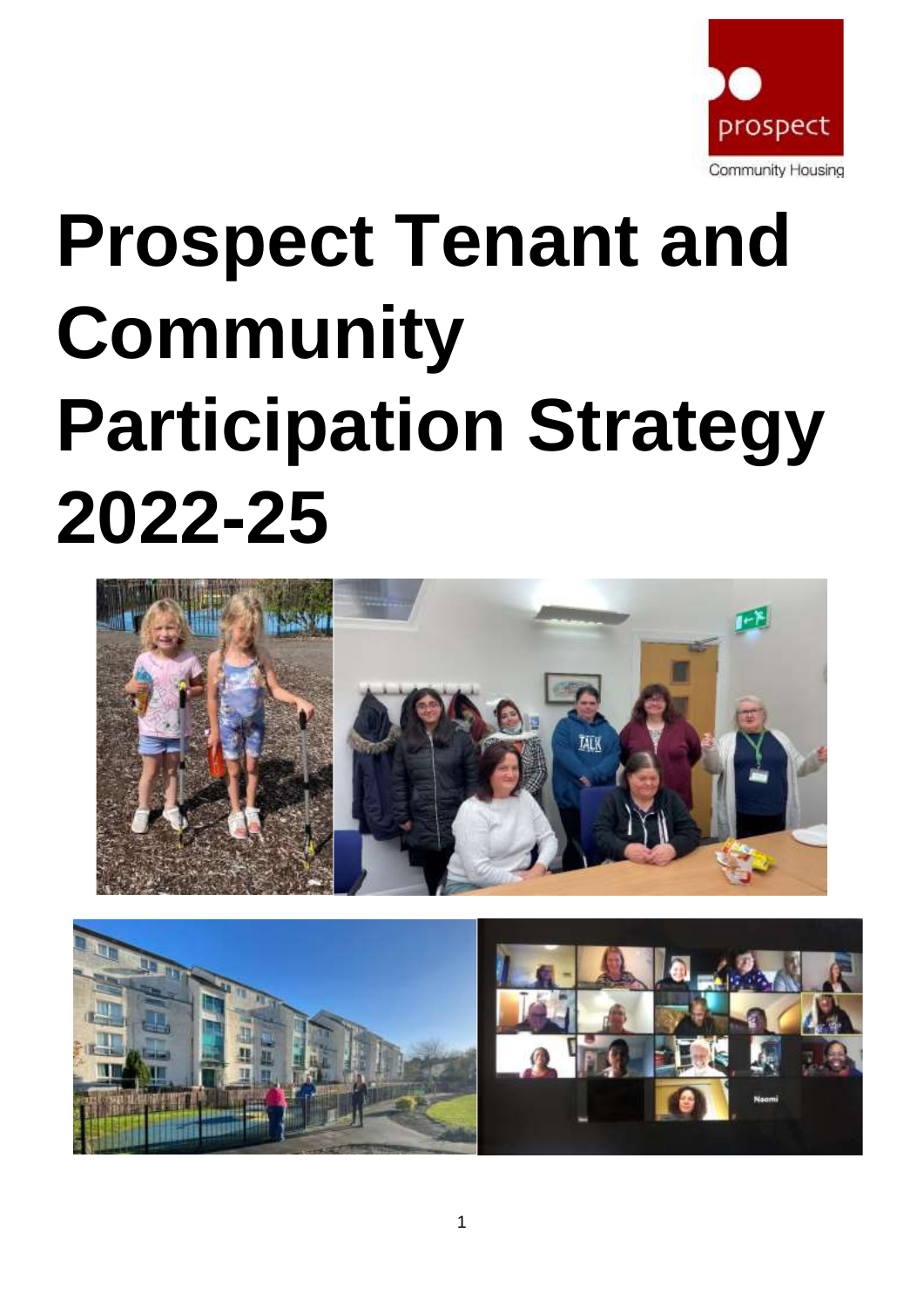# **Summary**

Prospect's Tenant and Community Participation Strategy outlines our commitment to participation with our tenants and the wider community in west Edinburgh. Developed by tenants and staff, the strategy defines how we interpret tenant participation and the impact we intend it to have on the service delivered by Prospect from 2022-25. The objective of the strategy is to outline how, over the next 3 years, we will:

- Make it easy for our tenants and customers to communicate with us,
- Offer the information our tenants need about us including why we make the decisions and provide the services we do,
- Take an approach to participation which reflects our wide range of tenants, their backgrounds, and interests,

This strategy was developed by tenants and staff before gaining committee approval.

## **1. Introduction**

As a community-based housing association, Prospect is committed to ensuring tenants' views continue to be at the heart of what we do and influence the way we deliver our services. Our vision is,

*Providing homes and building communities together.*

One of our Business Plan objectives is

## *Improving services through customer involvement*

We are committed to participation by tenants and the wider community because we believe it leads to,

- **•** better service delivery.
- more effective decision making and priority setting by staff and committee.
- increased tenant satisfaction.
- enhanced community development.
- **■** greater accountability.

As a housing association, we are regulated by the Scottish Housing Regulator. They assess our services against the standards and outcomes of the Scottish Social Housing Charter. The relevant standards and outcomes of the Social [Housing](http://housingcharter.scotland.gov.uk/) Charter for the Tenant and Community Participation Strategy are:

## *Outcome 2: Communication*

Social landlords manage their business so that:

Tenants and other customers find it easy to communicate with their landlord and get the information they need about their landlord, how and why it makes decisions and the services it provides.

## Outcome 3: Participation

Social landlords manage their business so that:

• Tenants and other customers find it easy to participate in and influence their landlord's decisions at a level they feel comfortable with.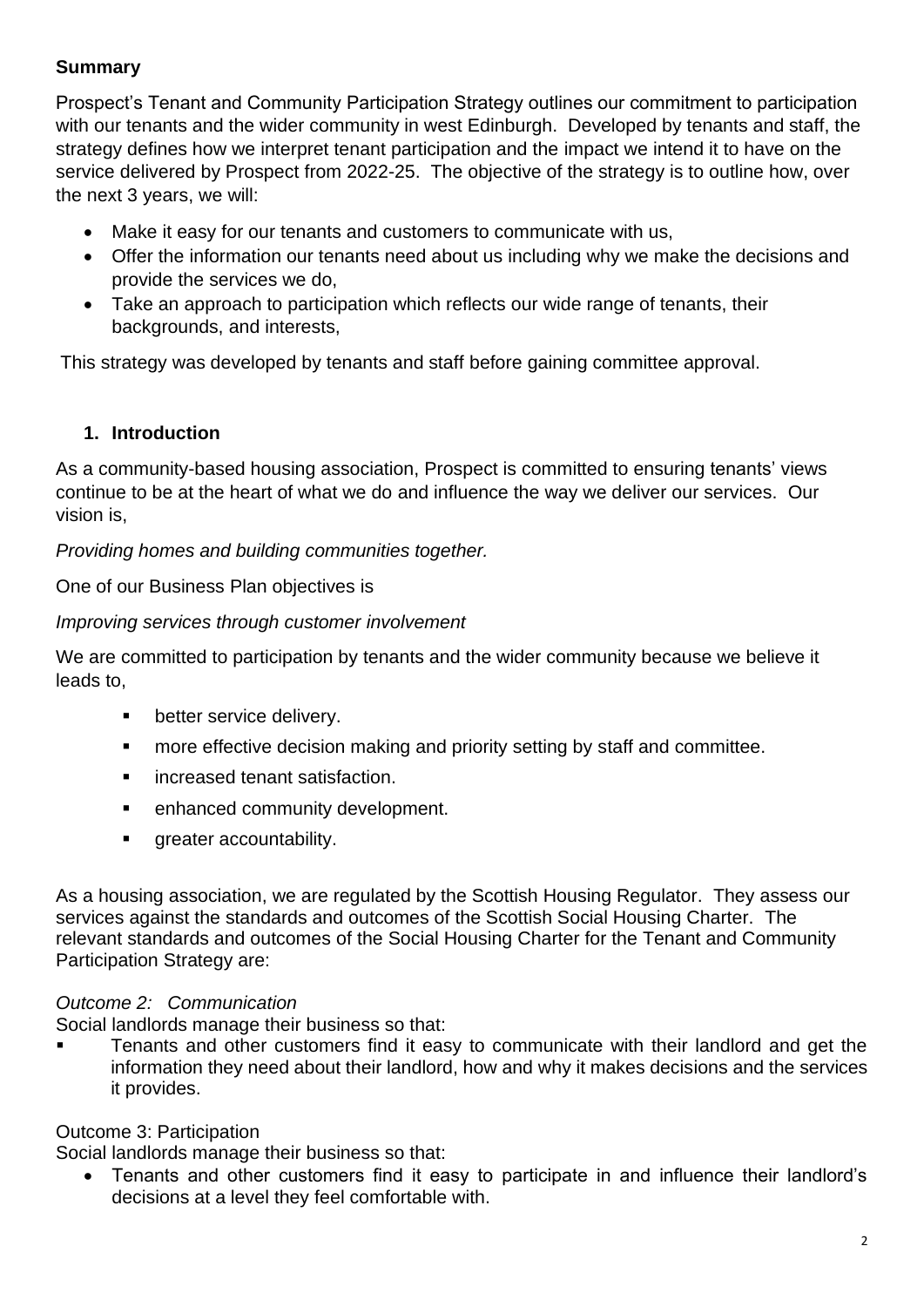# **2. Aim of this Strategy**

This strategy outlines our commitment to tenant and community participation. It also sets out how we will seek to encourage and support tenants who wish to participate actively in all areas of our work. Prospect tenants are individuals with individual needs. We aim to treat all our tenants fairly and with respect when delivering our services, including encouraging participation.

With our tenants, we will also produce an action plan that accompanies this strategy. This action plan will ensure that the aims of the strategy are met, and that the promotion of effective Tenant Participation is a function of the whole organisation.

This document is a 'Tenant and Community Participation Strategy' because it is recognised that there is a long established and well-developed arrangement for community participation in Wester Hailes. We recognise that we are part of the community in the west Edinburgh area and our impact and interest is not just on our tenants, but also the wider community.

Participation can mean different things to different people. It can mean simply getting information needed in a way that can be understood. At the other end of the spectrum, it can mean becoming a member of the Management Committee and directly making decisions on the way Prospect is run. Our view is that all tenants should have a chance to participate at a level which interests them. This strategy seeks to describe what is done now and how we hope to develop this further. This will help individuals to decide how much, or how little, they want to be involved.

# **3. Our Engagement Approach**

a) Our overall approach to information

Providing information is the activity that underpins all aspects of participation. It is recognised that simply reading this information will be the limit of some tenants' involvement whereas for others it will stimulate further participation.

We produce a wide range of information through various approaches, and we work to ensure that it is:

- Accurate and regularly updated.
- In plain English and easily understandable.
- Relevant to the needs of specific tenants, for example we will translate documents, provide an interpreter if required or provide it in a different format such as large print.
- Developed and/or co-produced with tenants where possible and appropriate.
- Offered at various stages throughout the tenancy, starting as soon as we meet a prospective tenant and regularly throughout the tenancy.
- Reflective of the diversity of our tenants.

We offer a variety of methods to respond to surveys and requests for information to maximise the potential for tenants and residents to have their say. To ensure we are doing this in the most effective way we aim to consider individual communication preferences and will continue to expand the options available to us in this area.

b) Surveys

Every three years we carry out a large-scale formal satisfaction survey to find out what our tenants' views are on our services. This survey will next happen in 20022, once again, we will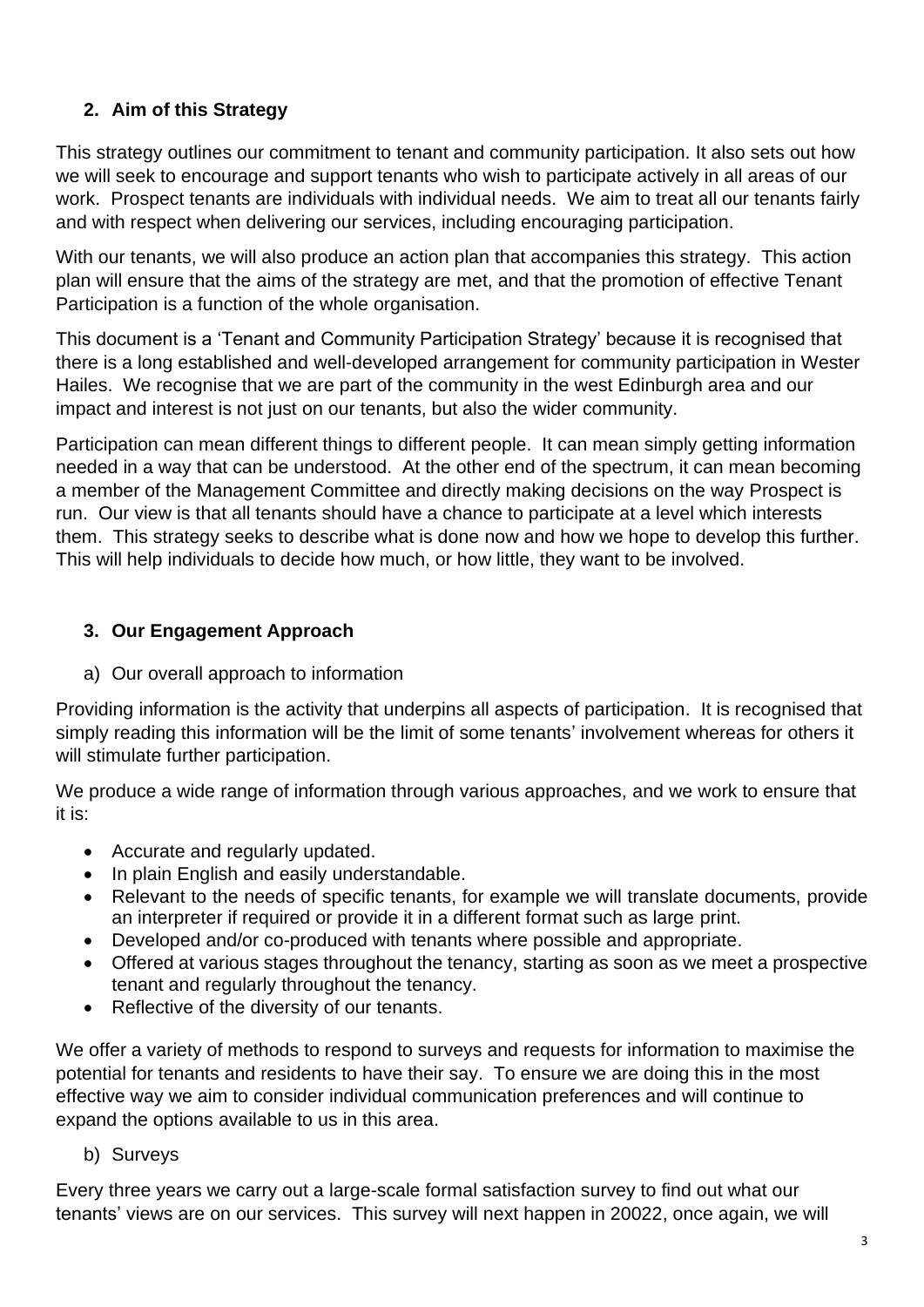develop the survey questions with input from our Tenants Forum. Following each survey, we produce an action plan with our tenants, this is then approved by our Management Committee. We use this plan to ensure we listen to and learn from the feedback from our tenants.

We also carry out regular surveys to ask for feedback on subjects, such as our repairs service. We use a variety of formats such as written surveys, phone, text or via web-based solutions such as Microsoft Forms. This helps to ensure the widest range of tenants have an opportunity to respond to our surveys. Tenants' responses to the surveys help us to change and improve services.

c) Face to face contact

Current and potential tenants can visit our office, located in the middle of Wester Hailes, both for pre-arranged interviews and to speak to our staff. We offer meetings with tenants at a time and location which suits them to make it as easy as possible for our tenants to attend. We use a language translation service to support any of our tenants for whom English is not their first language.

d) Walkabouts

We undertake quarterly walkabouts in each of our areas. This gives tenants the opportunity to meet with Housing and Property Services staff to discuss any estate management or other issues they may have. At least one Manager is present, so it is a way for senior staff to be accessible and visible to tenants.

e) Prospectus

We publish a quarterly newsletter called Prospectus and distribute it to all our tenants as well as publishing it on our website. In the newsletter we include articles on tenant participation matters such as updates from the Tenants' Forum, information on complaints, and the areas in which we have made changes to services because of tenants' feedback.

f) Prospect E-bulletin

For those who have subscribed, our Prospect News email bulletin drops into an email inbox every month. This gives a brief roundup of Prospect news and local events of interest with links to other website articles for more information. This was a particularly effective and popular way to communicate during the Covid-19 pandemic.

g) Website

Our website offers a 24-hour reception in that via our tenant portal, tenants access a range of services including checking balance and making a rent payment, reporting repairs or antisocial behaviour, and giving us feedback. The website also offers a weekly news article about Prospect, videos and guidance on common queries and an interactive community map of local projects and facilities. Our website was developed with and for our tenants.

h) Social Media

We have a range of social media accounts to interact with a range of stakeholders, including Twitter, Facebook, and Instagram. We can be found at @prospectch. We will continue to expand our use of Social media during this strategy.

i) Texts & Email

We use texts and emails to communicate effectively with our tenants. We also carry out surveys via text, offering a link to an online form to complete and submit.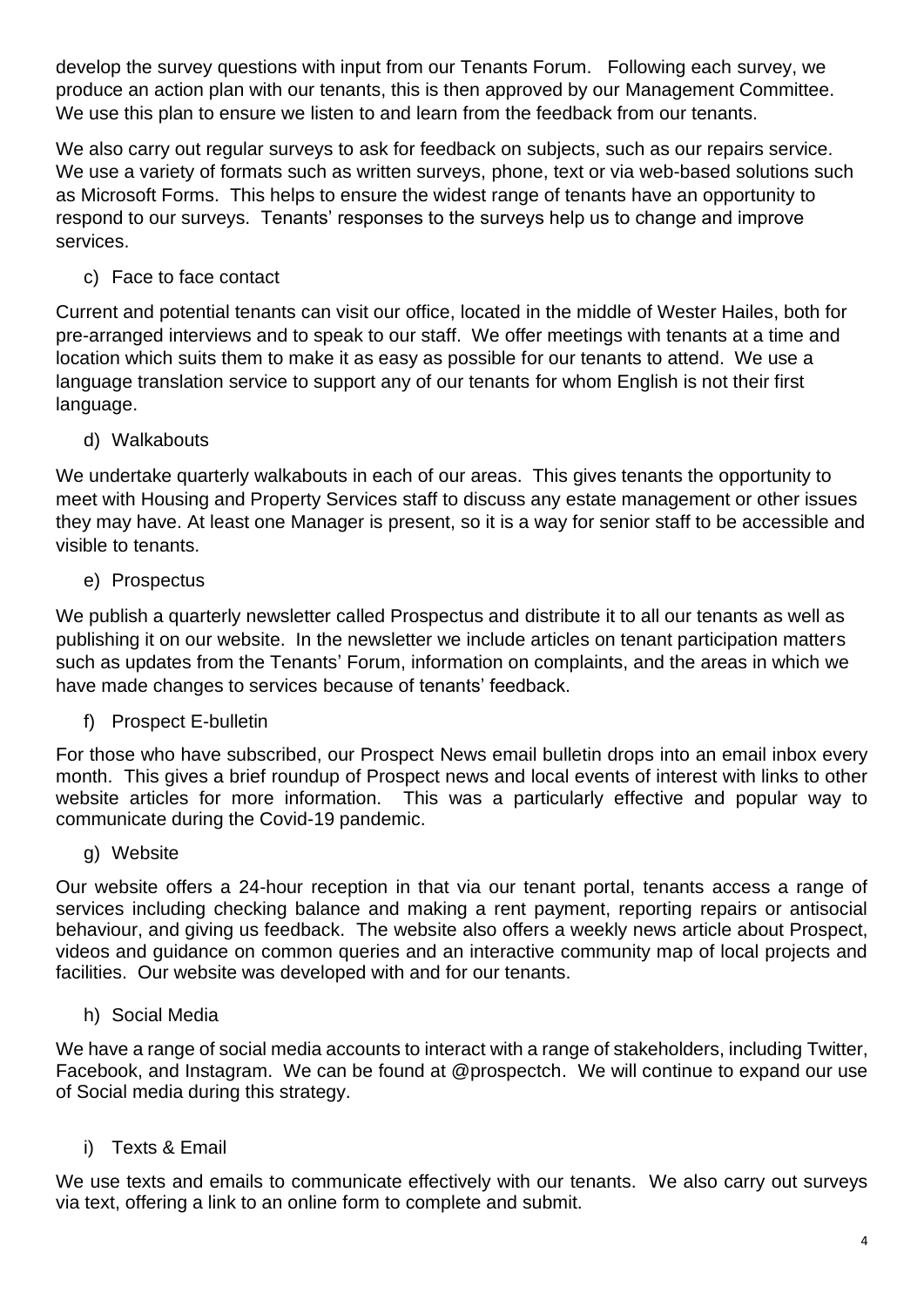## j) Local events

When invited, we support and participate in a range of local community events. This allows us to strengthen our ties within our communities and allows us to offer information as well as receive feedback from our tenants and other community members. We also hold our own events to encourage and facilitate participation.

## k) Prospect's Performance Report

Every year in October we produce the Prospect Performance Report including key information on our performance and present how we are meeting the outcomes of the Scottish Social Housing Charter. Our tenants influence the content of this report.

## l) Compliments and Complaints

We welcome complaints and compliments from our tenants and handle them in accordance with the expectations of the Scottish Public Services Ombudsman. We aim to learn from complaints and improve our practice accordingly. We report on trends and what we have done about it via our publications.

## m) Informal Groups

We recognise that not everyone wants to become part of a formal group with a committee structure. For those tenants who are happy to tell us what they think about a subject, we will be happy to listen to them. We will offer this approach as well as more formal approaches when carrying out consultation exercises and remain flexible about how our tenants want to feedback their thoughts to us.

## n) Tenants' Forum

For those who are able and willing to give of their time on a regular basis, we have a Tenants' Forum which meets quarterly. This is a constructive, collaborative group where Tenants' Forum members meet with Prospect staff to discuss and influence policy changes and other issues that affect tenants. The Forum met via Zoom on a couple of occasions during the Covidd-19 pandemic and we will offer a hybrid approach going forward.

## o) Prospect Scrutiny Group

The Prospect Scrutiny Group (PSG) formed in 2017 and, after completing a training course, undertake regular scrutiny exercises. They view themselves as a supportive critical friend to Prospect. Their reports and recommendations are heard by Prospect's Committee and implemented by Management team. The PSG was not able to meet during the Covid-19 pandemic due to restrictions, so we look forward to it reconvening again in 2022.

## p) Annual General Meeting

We hold our Annual General Meeting in September every year. All our tenants are offered the opportunity to become members of Prospect Community Housing, and those who choose to do so are invited to this meeting. We held the AGM meeting via Zoom in 2020 and 2021 and we will explore a hybrid approach for future meetings.

## q) Committee Membership

Prospect is run by a Management Committee, elected by members annually at our Annual General Meeting. All committee members have a connection to the local community and a significant proportion are Prospect tenants. This undoubtedly helps us gain an awareness of the issues that are important to tenants and the Wester Hailes community.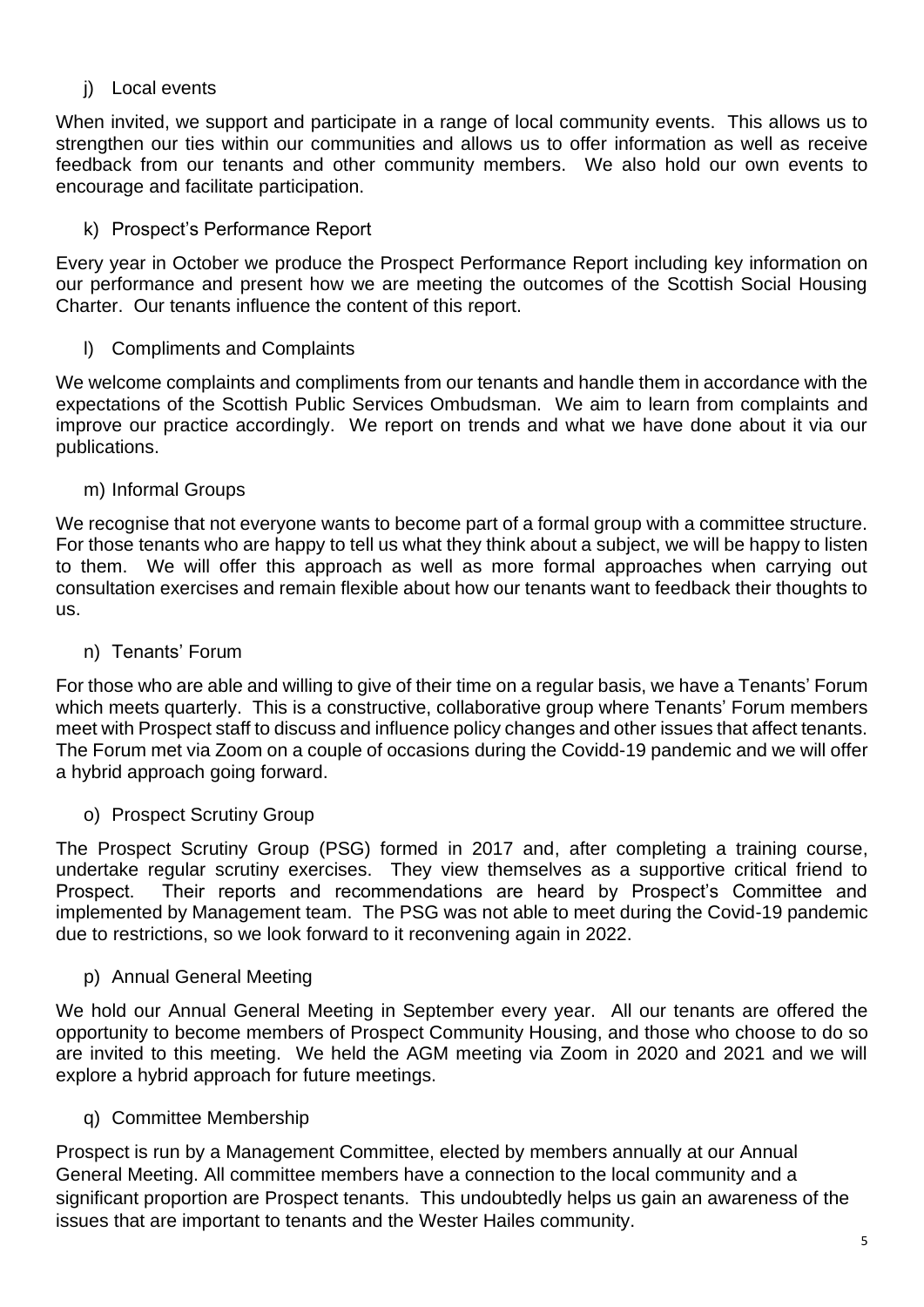r) Wester Hailes Community Trust

The Wester Hailes Community Trust supports community led development in Wester Hailes and works to a set of priorities established through consultation with local residents. Prospect is a founding member of the Trust, and we make sure we are involved in issues and activities promoted by the Trust.

s) Local Networks

We share ideas and issues with other local agencies in the area via local networks including Living Well Wester Hailes and the Voluntary Sector Forum. This is one of the ways we listen to the wider community and work closely with agencies who provide services to our tenants and the wider community.

Finally, we have a style of approach as a community-based housing association which is important to our tenants and the success of this strategy. Our Tenants' Forum identified this as an important part of the delivery of this strategy, i.e., it's not just what you do, it's the way that you do it. Accordingly, in the delivery of this strategy we aim to be reliable, honest, efficient, and friendly with our tenants. We promote and encourage a sense of community and care about the individuals we work with.

## 4. Objectives for the Strategy

During the period of this Strategy, we have agreed with Tenants to work towards the following objectives.

- i) Develop our digital participation approach:
	- to encourage participation at the Tenants' Forum via zoom
	- to promote our social media platforms
	- explore use of Facebook live to interact
- ii) Carry out our Tenant Satisfaction Survey in 2022, develop an action plan with input from tenants and work towards these to improve services.
- iii) Invite the Prospect Scrutiny Group to scrutinise Prospect services, following a break in scrutiny due to the pandemic.

# **5. Resourcing this Strategy**

Every year we agree an annual budget to support our participation and consultation activities. This budget will be used to resource all the approaches outlined above as well as financing:

- Training for tenants. We recognise that Tenant Participation can link to increased employability or be viewed as voluntary work.
- Transport, crèche, or childcare costs to allow any tenant to attend a participation event.

# **6. Monitoring and Review**

All Prospect staff have a role to play in implementing this strategy. We will develop an Action Plan with feedback from tenants, committee members and staff to ensure the strategy aims are met.